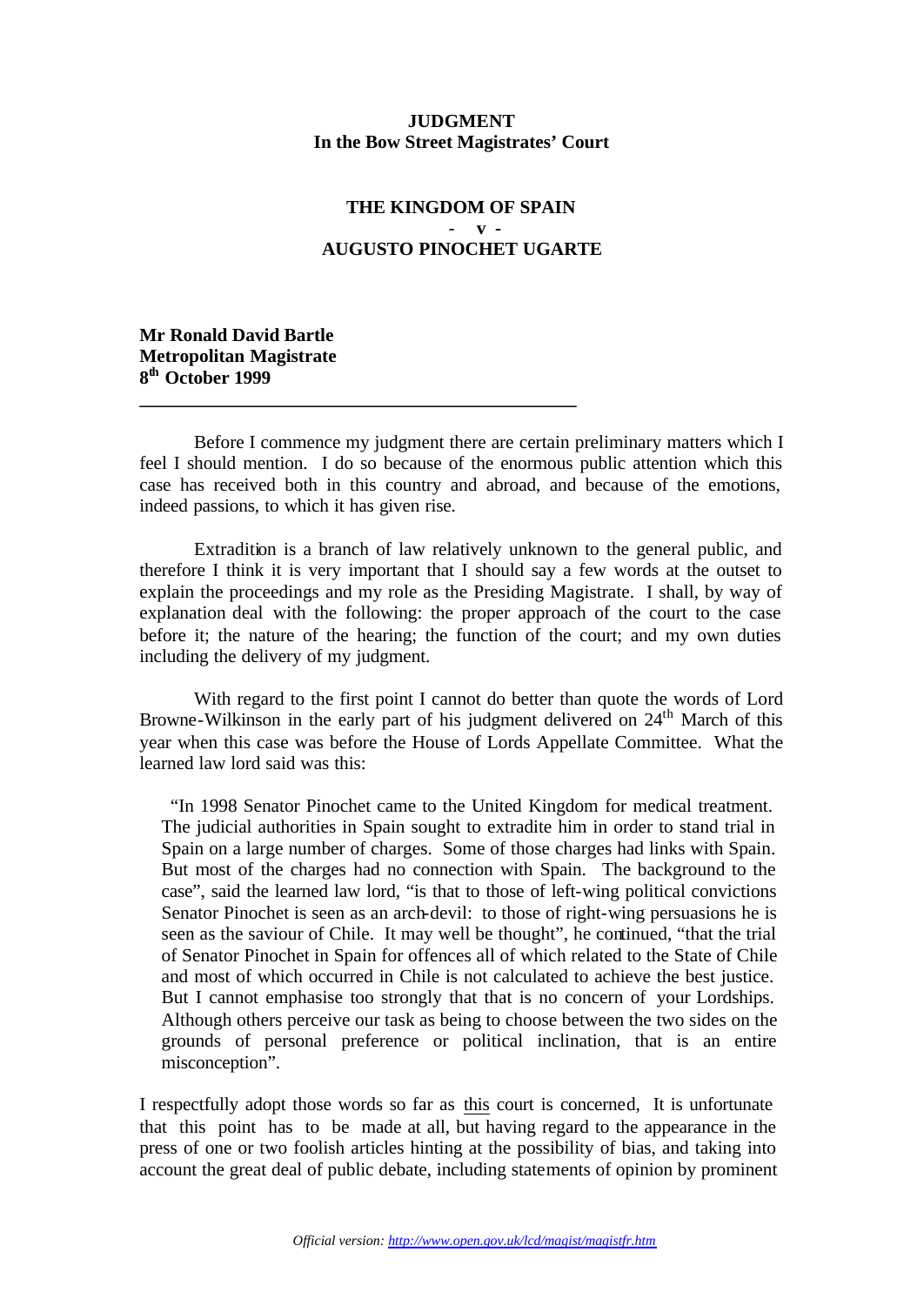public figures, I feel it incumbent upon me to emphasise that my decision in this case will be based upon the law and the law alone, in accordance with the judicial oath "to do right to all manner of persons, after the laws and ordinances of the realm, without fear or favour, affection or ill-will". If my understanding of the law is at fault a higher court will put that right.

Next I turn to the nature of these proceedings. The Spanish request is made under the terms of the European Convention on Extradition, entered into by a number of states, mostly though not entirely, European, for the purpose of simplifying and expediting the process of the return of fugitive offenders. Both Spain and the United Kingdom are signatories to the Convention and both have embodied its terms, with few reservations, into their own domestic law. In the case of this country the relevant law is contained in the Extradition Act 1989 and in The European Convention on Extradition Order 1990. The purpose of the Convention would appear to be to expedite and streamline the extradition process and so avoid the previous situation under which fugitives from justice, by taking every conceivable technicality, were able to delay, in some instances for years, their return to the requesting state.

The purpose of such Conventions is to assist the forces of law and order to counter the ever increasing sophistication with which international criminals, be they terrorists, drug traffickers, perpetrators of fraud on an international scale and such like, exploit advanced technology and communications to commit their crimes and avoid detection and subsequent apprehension. In recent years a number of such agreements between states have been entered into, including one which has been an important factor in this case, namely the United Nations Convention against Torture and Other Cruel, Inhuman or Degrading Treatment or Punishment, adopted by the United Nations General Assembly on  $10<sup>th</sup>$  December 1984, referred to for convenience as "The Torture Convention".

These Conventions represent the growing trend of the international community to combine together to outlaw crimes which are abhorrent to civilised society whether they be offences of the kind to which I have referred or crimes of cruelty and violence which may be committed by individuals, by terrorist groups seeking to influence or overthrow democratic governments or by undemocratic governments against their own citizens. This development may be said to presage the day when, for the purposes of extradition, there will be one law for one world.

Against that background let me now turn to the function of this court. In this respect I cannot do better than quote the words of Lord Justice Kennedy in the case of *In Re Anthony*: "The whole purpose of the Convention and those parts of the statute, to which I have referred, is to provide a simplified form of procedure which does not become bogged down in detailed consideration of evidence. The person whose extradition is sought needs to know, in general terms, what he is supposed to have done, and both the Secretary of State and the Magistrate need to be satisfied that the conduct alleged would amount to a serious crime in either country". But as Lord Templeman said in *Evans*: "The magistrate is not concerned with proof of the facts, the possibilities of other relevant facts, or the emergence of any defence; these are matters for trial".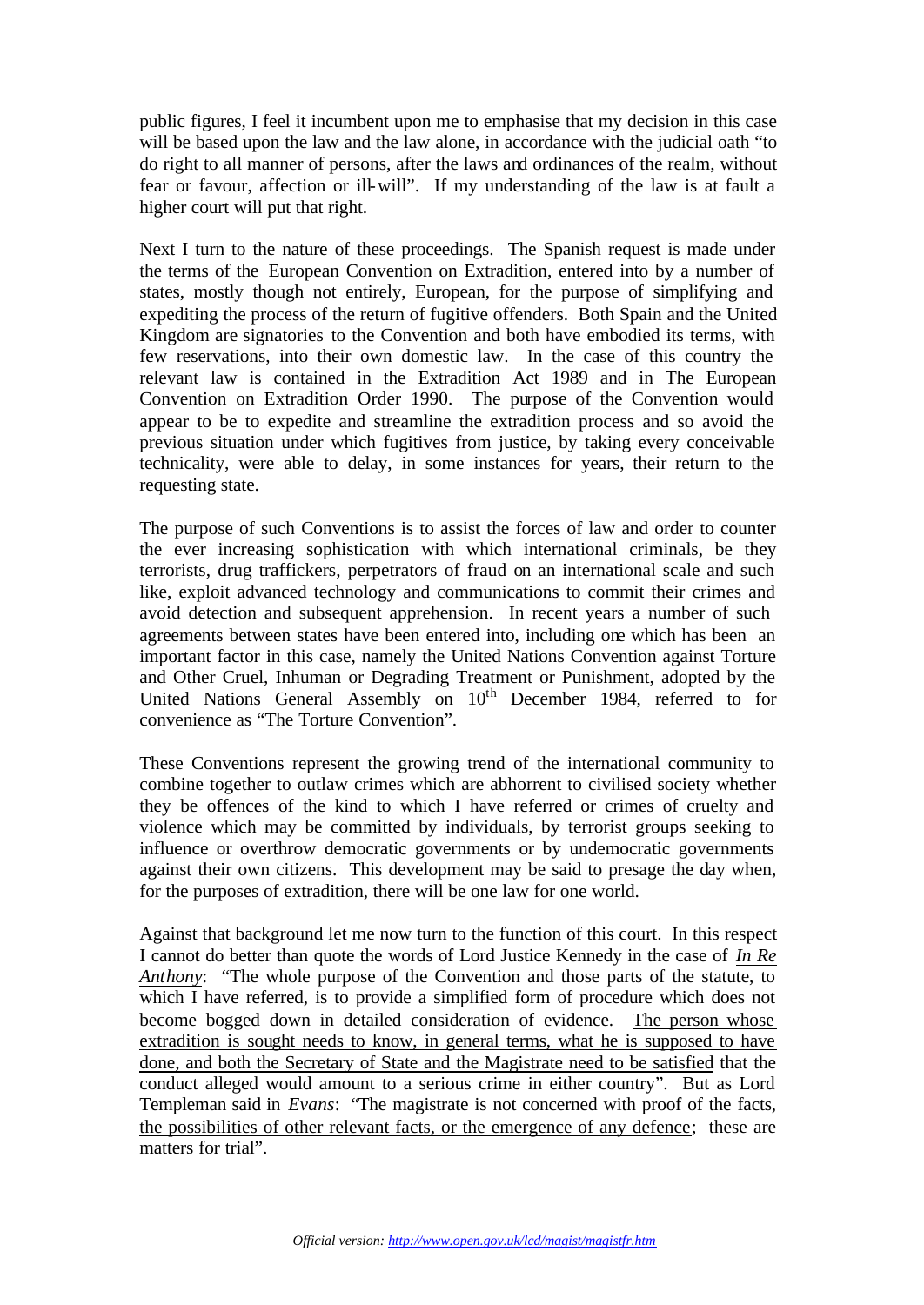It cannot be too strongly emphasised that these proceedings are not conducted for the purpose of deciding the guilt or innocence of Senator Pinochet in respect of the allegations made against him, nor would a finding on my part that the request of Spain should be complied with be any indication whatever that I have formed a view as to his guilt or innocence.

The purpose of this hearing is to enable me as the presiding magistrate, to decide whether or not the conditions are in place which would oblige me to order the committal of Senator Pinochet to await the decision of the Secretary of State.

This is an accusation case under the Convention. No evidence is called, except on very restricted issues, and there is no requirement for the Government of Spain to establish a prima facie case. This is because the whole purpose of this procedure is to ensure that, so far as possible, contentious matters should be thrashed out in the courts of the requesting state. Hence, it would be in the Spanish court, should the case go that far, that evidence would be called and tested. It is there that Senator Pinochet would be able to establish any defence.

I refer to my own position as magistrate. My decision is not final. Firstly, both the government and the defence have the right to appeal my ruling, depending on which way it goes, to the Divisional Court of the High Court, and thereafter, with leave, to the House of Lords. Secondly, if Senator Pinochet is not discharged, the final decision regarding his extradition to Spain rests with the Secretary of State and not with the courts.

One further matter. The Divisional Court of the High Court, which hears appeals from this court in extradition cases, has indicated, very understandably, that when such appeals are heard it is helpful to the judges if they are provided with a statement of the magistrate's reasons for his decision. It is not my proper task to give a long judgment tracing through in detail all the submissions and dwelling in depth on the authorities. I therefore now return to what I understand to be the main issues, my ruling on each of these, and my reasons for so ruling.

The first question for my consideration is whether I can properly entertain material produced by the requesting state which was not before and had not been requested by the Secretary of State when he issued his authority to proceed on the 14<sup>th</sup> April 1999.

I can find nothing in Articles 12 or 13 of the Convention or Section 7 of the Extradition Act which states this. I am also satisfied that the case of *Cuoghi* is clear authority against it.

Article 12 sets out the necessary form and contents of the Request. Article 13, under the heading "Supplementary Information" states:

"If the information communicated by the requesting party is found to be insufficient to allow the requested party to make a decision in pursuance of this Convention, the latter party shall request the necessary supplementary information and may fix a time-limit for the receipt thereof".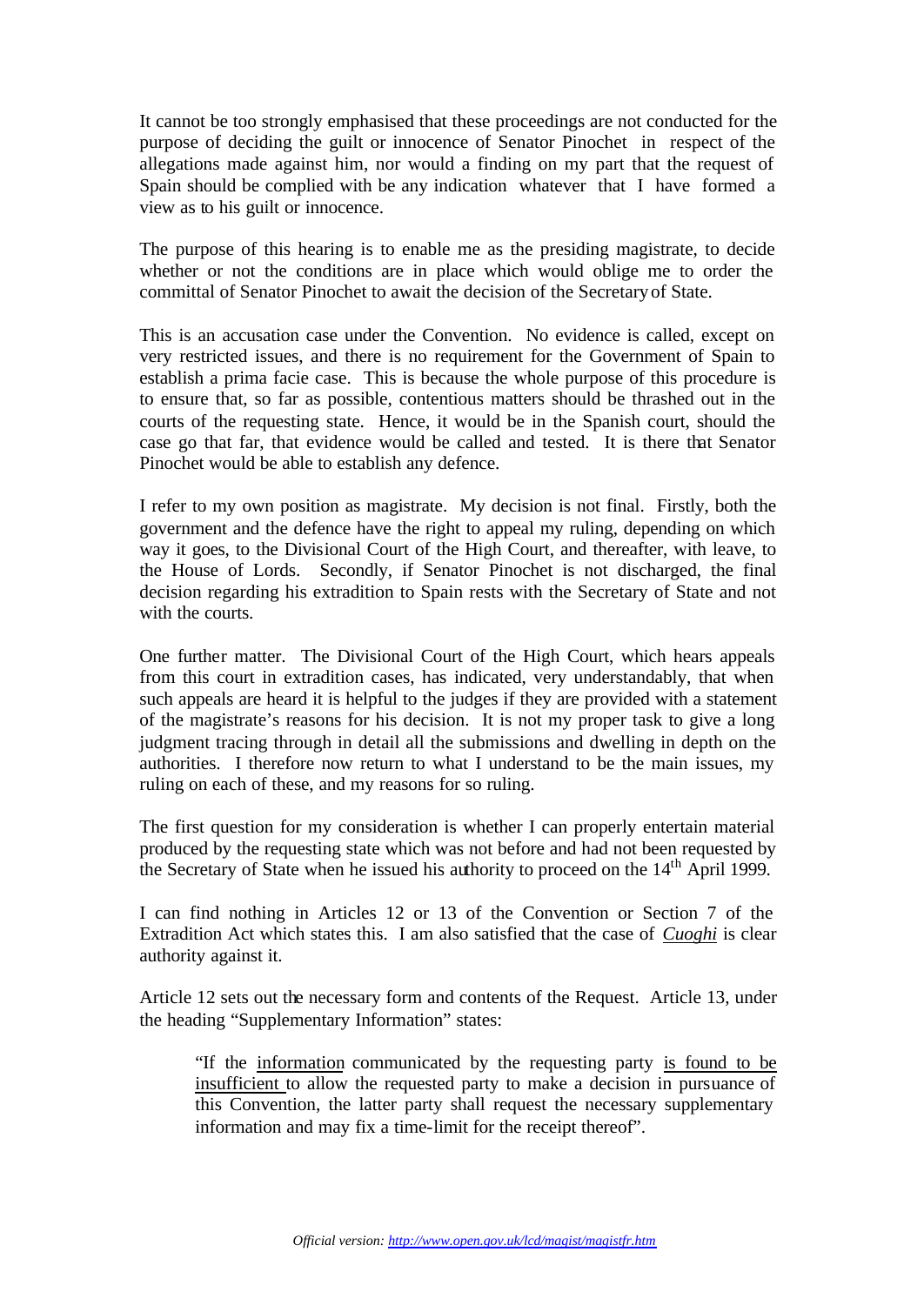The power of the Secretary of State under Article 13 to request further information is for the purpose of enabling him the better to formulate the correct offences to be contained in the authority to proceed. I draw no inference from this that further material which was not before him when he issued his authority is not receivable by the court. The purpose of Article 13 is to assist the Secretary of State perform his task, not to deprive the court of necessary information to enable it perform its function.

I have been referred by the defence to a letter dated  $15<sup>th</sup>$  April 1999 from a Home Office official to solicitors for the defence. I am not at all sure that in reaching my decision on this point it is appropriate for me to have regard to the contents of such a letter. But in any event I do not accede to the interpretation that the defence place upon the passages marked. The most significant appears to be paragraph 22. That paragraph states that the Secretary of State has declined the invitation of The Crown Prosecution Service to consider fresh material dated  $10<sup>th</sup>$  December 1998,  $24<sup>th</sup>$ December 1998,  $26<sup>th</sup>$  March 1998(9) and  $5<sup>th</sup>$  April 1999 subsequent to the formal request received in the Home Office on 11<sup>th</sup> November 1998.

The following words are important however.

"He does not regard the material to be 'supplementary material' under Article 13 of the ECE since, as the requested party in that Article, he has not considered it necessary to request such material from Spain in order to make his decision".

The authority to proceed is, as the Government of Spain submits, the document which starts the proceedings moving. I can find no basis for the proposition that material which the Secretary of State has not found it necessary to request or consider should therefore be unavailable to the court. Section 7(2)(b) of the Extradition Act which refers to "particulars of the offence of which he is accused ……… " which "shall be furnished with any such request" does not in my view confine the court to those particulars which were furnished with the original request or which were before the Secretary of State when he issued his authority to proceed.

The further material, objected to by the defence is in my view supplementary to and in amplification of the conduct alleged against Senator Pinochet, namely his involvement in acts of torture and conspiracy to commit such acts. If such material described totally different offences the position would be different.

The relevant authority in point is that of *Re Cuoghi*. The Government and the defence each place a different construction on this case. I have to say I find the Government view more persuasive. The crucial words of Lord Justice Kennedy are these:

 "If the magistrate is satisfied that the authority to proceed has been issued in respect of the person arrested and that the offence to which the authority to proceed relates is an extradition crime he is required to commit. Nothing in the statute requires him to reach that state of mind on the basis of information as it was before the Secretary of State".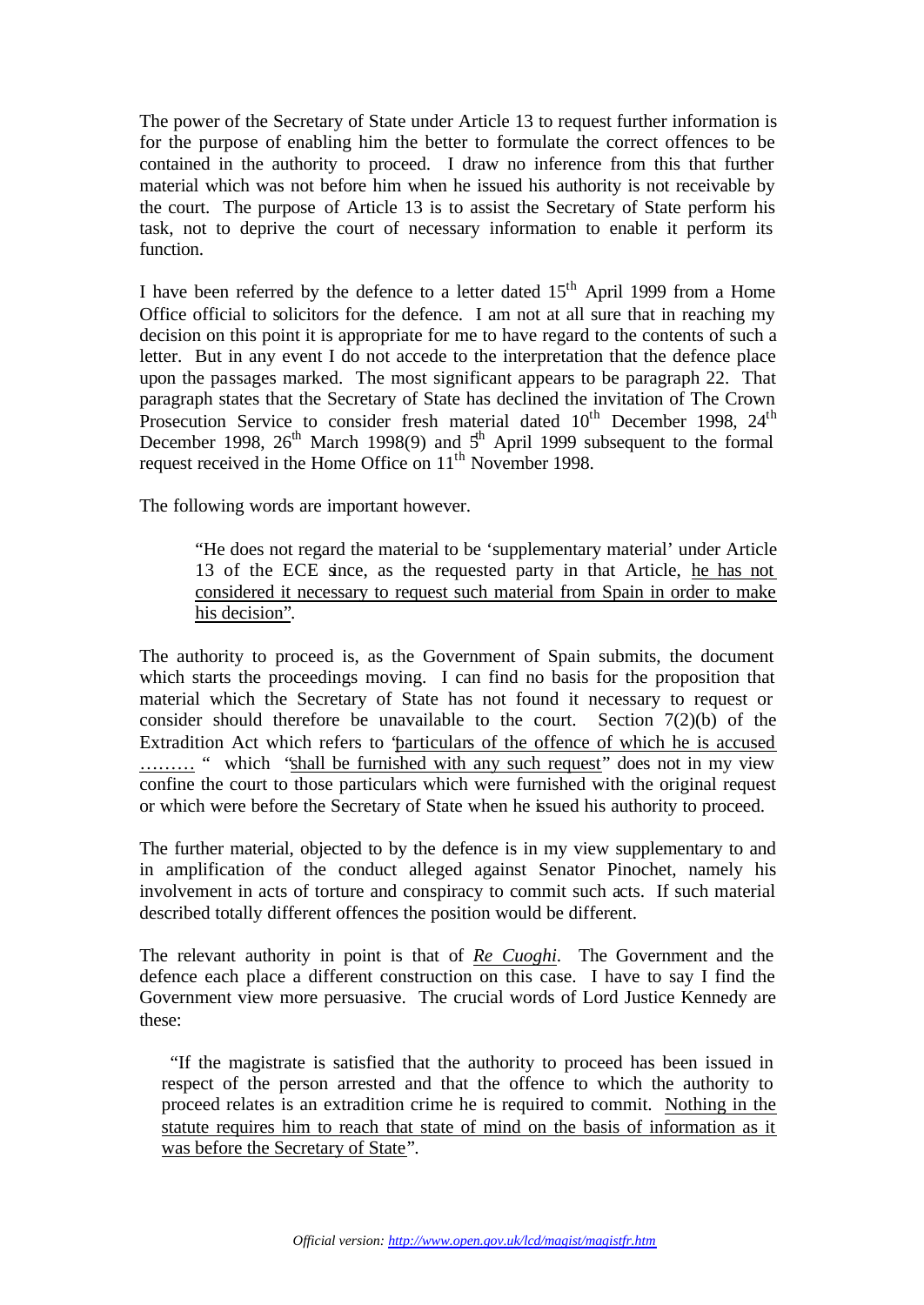My ruling is therefore that I am entitled to receive and consider the further information which was not before the Secretary of State at the time he issued his authority to proceed on  $14<sup>th</sup>$  April.

The next matter for my consideration is whether the conduct of which Senator Pinochet stands accused is conduct which if it occurred in this country and also in Spain would, under the law of each country constitute extraditable offences. This is called the "double criminality rule" which must be satisfied before I can properly commit Mr Pinochet to await the Secretary of State's further direction.

Section 2(1)(a) of the Extradition Act 1989 defines an extradition crime as "conduct in the territory of a foreign state …..… which, if it occurred in the United Kingdom, would constitute an offence punishable with imprisonment for a term of 12 months, or any greater punishment, and which, however described in the law of the foreign state ….... is so punishable under that law".

May I say straight away that I feel sure that the House of Lords at the March hearing had under review the question of extradition crimes and immunity as two separate issues. Lord Browne-Wilkinson made that clear when he said at the commencement of his judgment:

 "Our job is to decide two questions of law: are there any extradition crimes and, if so, is Senator Pinochet immune from trial for committing those crimes. If, as a matter of law, there are no extradition crimes or he is entitled to immunity in relation to whichever crimes there are, then there is no legal right to extradite Senator Pinochet to Spain, or indeed to stand in the way of his return to Chile. If, on the other hand, there are extradition crimes in relation to which Senator Pinochet is not entitled to state immunity then it will be open to the Home Secretary to extradite him.

"The task of this House is only to decide those points of law".

I have carefully and respectfully read and re-read the judgments of their Lordships and I am satisfied that the majority of the House regarded the Torture Convention to be of universal application. Chile, Spain and the United Kingdom are all signatories to the Convention. The Criminal Justice Act 1988 Section 134 applies the Convention to the law of this country. Section 134(3) provides that the offence can be committed by act or omission, and the torture may be mental or physical. It has been submitted to me that the Government of Spain have to provide information that the alleged torture must be widespread and systematic. A majority of the House held that one act of torture was sufficient to establish the necessary conduct, Lord Goff dissenting. However, having admitted the further information, I respectfully adopt the view of their Lordships that the conduct alleged against Senator Pinochet would be extraditable offences under English law if the accusations were substantiated. But even without the guidance of the highest court in the land I would have come to the same conclusion.

What is the position regarding the law of Spain? The defence submit that I cannot be satisfied that by the law of Spain the conduct as alleged against Senator Pinochet is an extraditable offence in that country. Am I bound by the insistence of Spain that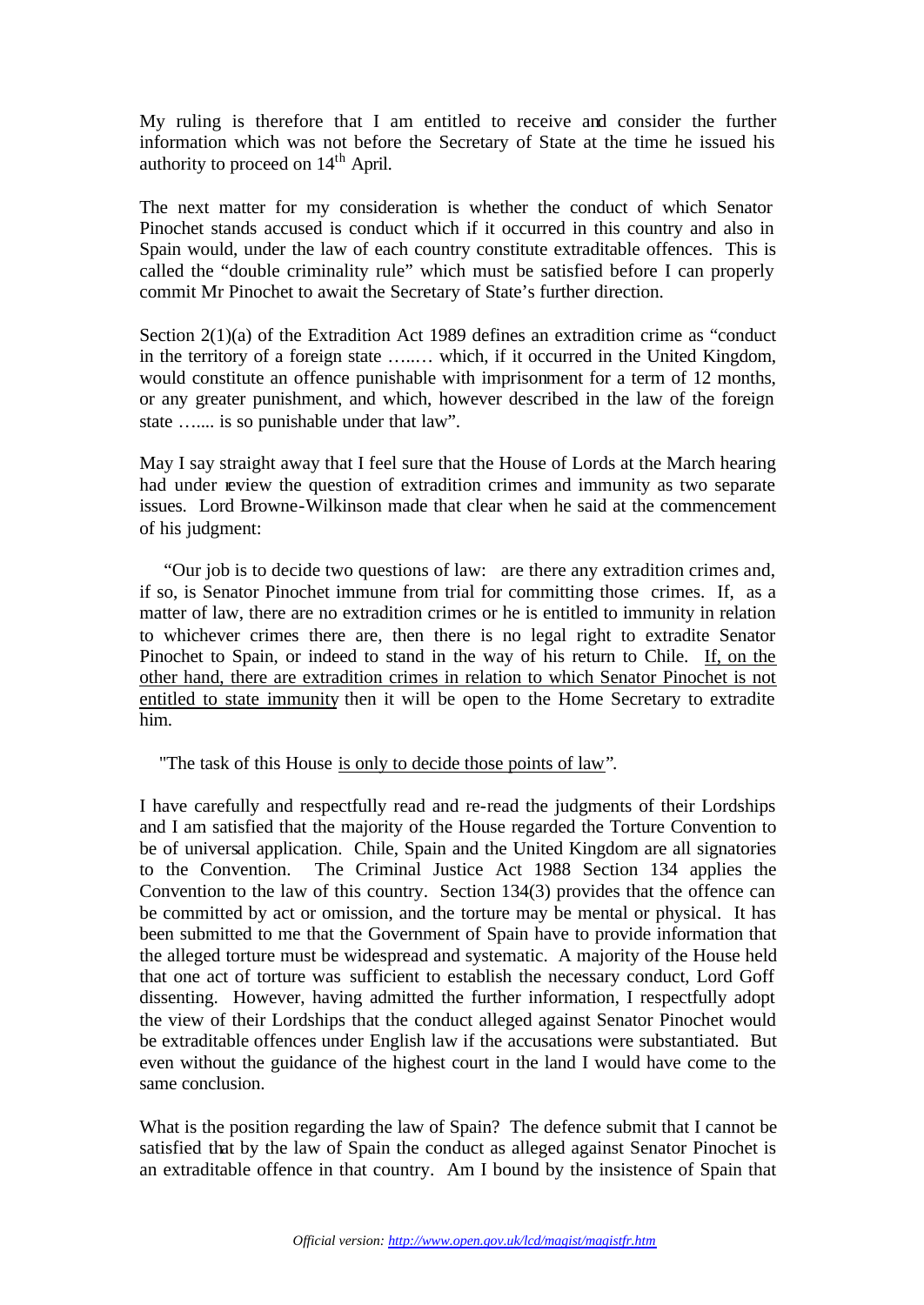the conduct would be punishable in Spain with a sentence of twelve months' imprisonment or more or should I examine the situation more closely?

Here I receive great assistance from the leading House of Lords case of *In Re Evans*. I must ask the indulgence of counsel who I know are all too familiar with it, but I feel that it has such a powerful bearing on my judgment that I propose to cite those passages in the landmark judgment of Lord Templeman which I consider most important.

Mr Nicholls has, I think, conceded that on the authority of *Evans* he is not entitled to call evidence of foreign law. He is entitled to make submissions, and I have to ask myself what is my position as a presiding magistrate having heard those submissions.

After reviewing the law generally as attaching to accusation cases under the Convention, Lord Templeman said "If the magistrate in committal proceedings were not limited to consideration of the conduct of the accused as alleged in the request for extradition, in the light of the law of the foreign state as presented with the request, then no one would ever be extradited until he had been tried and found guilty in the United Kingdom of an offence against the law of a foreign country committed in the foreign country". He then states later: "For the purposes of the court of committal, the conduct or facts are those set forth in the request for extradition; the relevant law of the requesting state is that set forth in the request for extradition".

Then again he states: "The magistrate will then consider whether the conduct set out in the particulars of conduct furnished by the requested state constituted an offence under the law set out in the particulars of law supplied by the requesting state. The magistrate will be aware that the authorities which issued the foreign warrant for arrest and the government which requested extradition must have been satisfied that the conduct constituted an offence".

I read that passage as saying that having heard submissions the relevant foreign law to which I must direct my attention is that contained in the request. Can I go behind the claim in the request that the foreign law has been infringed by the alleged conduct.

To do so would surely involve me in an investigation of the foreign law of a kind which the full House in *Evans* declared impermissible. Foreign experts would surely have to assist the court. But that would be a reversion to the old system which has been ruled out in *Evans* in Convention accusation cases.

Moreover the High Court of Spain has twice ruled that the conduct complained of would amount to Extradition offences under the law of Spain. Could I, a magistrate with no particular knowledge, or quite frankly no knowledge of Spanish law challenge the rulings of Spanish High Court judges regarding the law of their own country? I think not.

Two further significant passages in Lord Templeman's judgment are worthy of note in this context: "If the presentation of the law of the foreign state set forth in the request for extradition were inaccurate or incomplete in a relevant and material